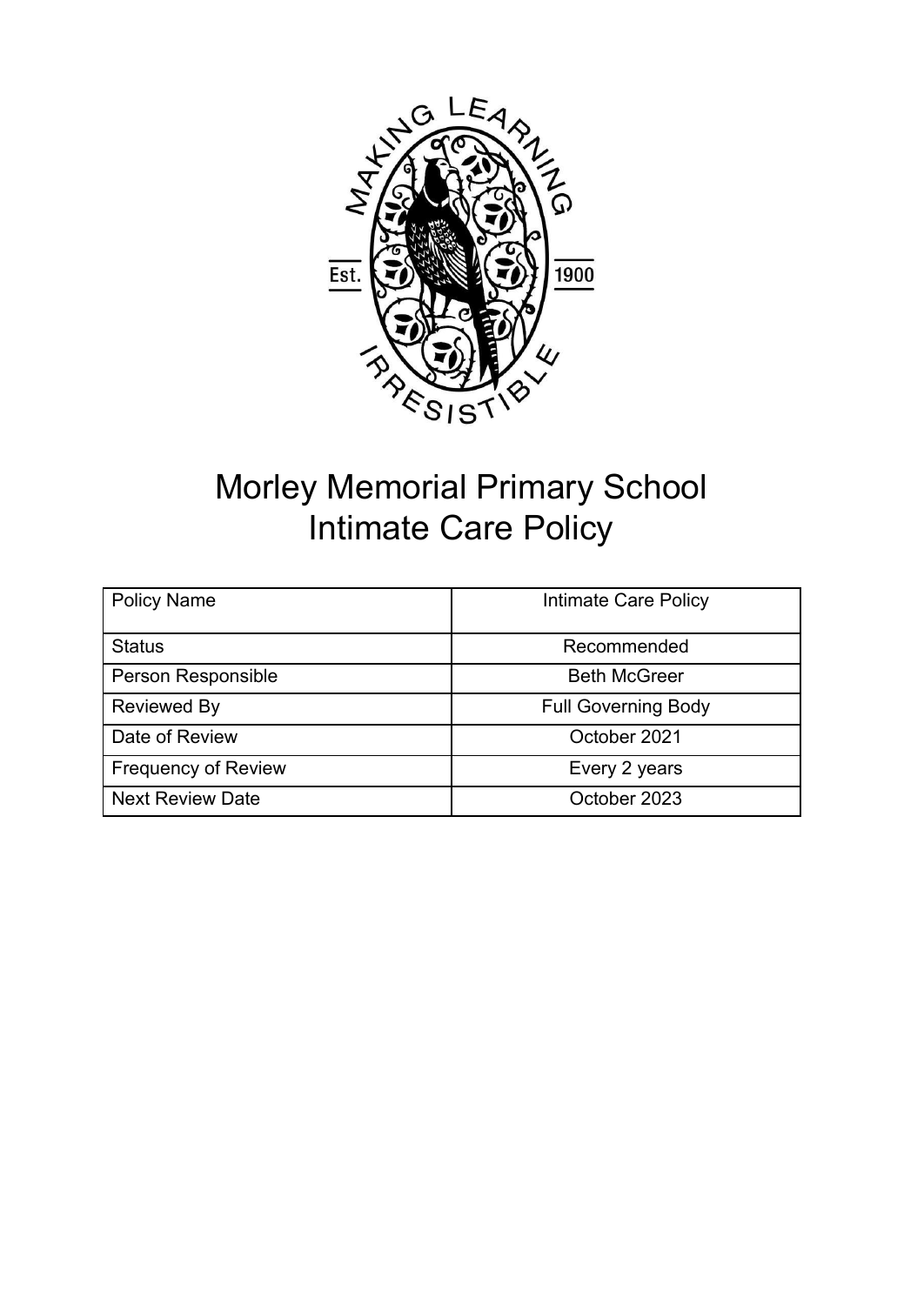#### **Introduction**

Morley Memorial Primary School is committed to ensuring that all staff responsible for the intimate care of children or young people will undertake their duties in a professional manner at all times. We recognise that there is a need to treat all children/young people with respect when intimate care is given. No child/young person should be attended to in a way that causes distress, embarrassment or pain.

#### **What is Intimate Care?**

Intimate care is any personal care that most people usually carry out for themselves.

#### **Our Approach to Best Practice**

Where a child has a particular needs (eg wearing nappies or pull-ups regularly, or has continence difficulties which are more frequent than the odd 'accident') staff will work with parents/carers and health visitors/school nurse, if appropriate, to set out a care plan to ensure that the child is able to attend school daily.

The management of all children/young people with intimate care needs will be carefully planned to ensure that the child/young person who requires intimate care is treated with respect at all times; the child's welfare and dignity is of paramount importance.

Staff who provide this care have Safeguarding and Child Protection training and are fully aware of best practice, including having read the Department of Education (DFE) guidance documents: 'Working Together to Safeguard Children' and 'Keeping Children Safe in Education'. Suitable equipment and facilities can be identified to assist with children/young people who need special arrangements by requesting assessment from an Occupational Therapist.

It is the schools responsibility to support staff that are carrying out intimate care procedures. Advice can be given by contacting the occupational therapy service, school nurse or the Education Child Protection Service as required. Whenever possible staff who are involved in the intimate care of children/young people will not usually be involved with the delivery of sex and relationships education to the children/young people in their care as an additional safeguard to both staff and children involved. If staff are involved care should be taken to ensure that resource materials cannot be misinterpreted and clearly relate to the learning outcomes identified by the lesson plan. This plan should highlight particular areas of risk and sensitivity.

Children/young people will be supported to achieve the highest level of autonomy possible given their age and abilities. Staff will ensure each child/young person does as much for him/herself as he/she can. This may mean, for example, giving the child responsibility for washing themselves. Individual intimate care plans will be drawn up as appropriate and shared and agreed by the child/young person and their parents/carers.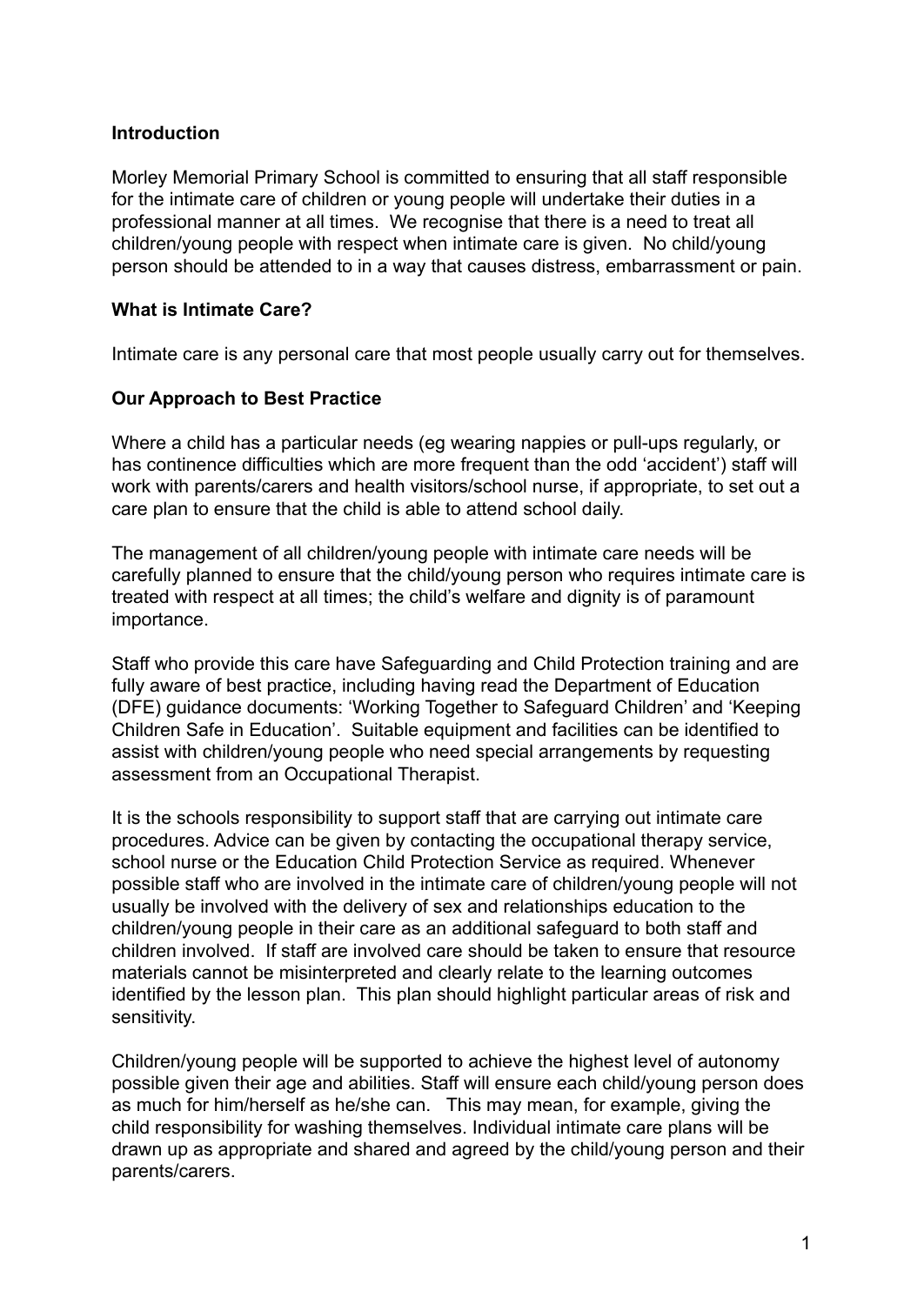Each child/young person's right to privacy will be respected. Careful consideration will be given to each situation to determine how many staff need to be present when the child/young person is being cared for. Where possible one child will be catered for by one adult unless there is a sound reason for having more adults present. In this case, the reasons should be clearly documented and reassessed regularly. Wherever reasonable and practical staff should only care intimately for an individual of the same sex. However, in certain circumstances this principle may need to be waived where failure to provide appropriate care would result in negligence, for example female staff supporting boys when there is no male staff member.

Intimate care arrangements will be discussed with parents/carers and recorded on the care plan. The needs and wishes of children/young people and parents will be taken into account wherever possible within the constraints of staffing and equal opportunities legislation.

We recognise that there may be occasions where children unexpectedly have toileting accidents. We ask parents of children in reception to provide spare clothing for this purpose. For other children, we have a limited number of spare clothing to loan out in these situations and children will be asked to change into their PE kits in the first instance. Children who need to change will be encouraged to do so independently, putting their wet or soiled clothes into a bag to be taken home with them. If soiling is severe and we are not able to support the child to be cleaned to a comfortable, safe state we will call parents/carers for support with this.

#### **Personal Care Procedures**

The staff will follow agreed procedures:

∙ Change the child's clothing as appropriate, as soon as possible

∙ Use appropriate cleaning products and adhere to health and safety procedures and intimate care plan

∙ Report any marks or rashes to parents and designated safeguarding lead if appropriate

∙ Inform parent/carer that a continence issue has arisen during the session

∙ Contact a parent/carer where soiling is severe and/or linked to illness eg. sickness and diarrhoea, or when a child refuses to let a member of staff help change their clothing.

∙ Place a 'Do not enter' sign (visually illustrated) on the toilet door to ensure that privacy and dignity are maintained during the time taken to change the child.

#### **Health and Safety Procedures**

When dealing with personal care and continence issues, staff will follow agreed health and safety procedures:

- ∙ Staff to wear disposable gloves while dealing with the incident
- ∙ Soiled continence products to be placed in a hygienic disposal unit
- ∙ Hot water and liquid soap available to wash hands as soon as the task is completed

#### **Safeguarding Children**

Cambridgeshire Local Safeguarding Children Board (LSCB) Safeguarding Interagency Procedures will be adhered to alongside the school's safeguarding and child protection policy and procedures.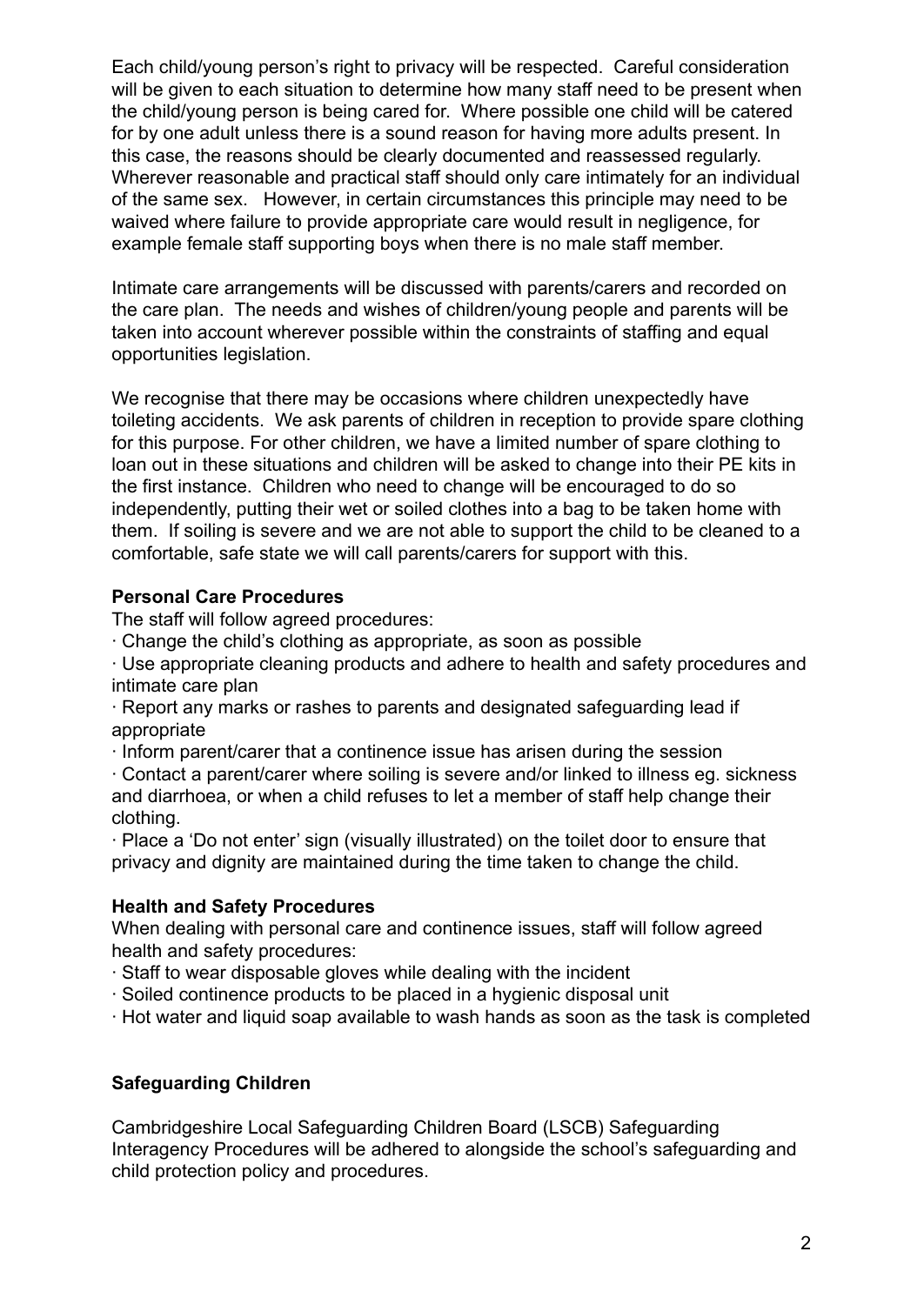All children/young people will be taught personal safety skills as part of Personal Social and Health Education (PSHE) relative to their age, ability and understanding. Research indicates that children with an awareness of personal safety and the ability to be assertive are more resilient to abuse. These skills will be shared with parents/carers to enable them to be consolidated within the home/community.

If a member of staff has any concerns about physical or behavioral changes in a child/young person's presentation, e.g. marks, bruises, soreness or reluctance to go to certain places/people etc. s/he will immediately pass their concerns to the designated safeguarding lead (Katy Kowalska).

If a child/young person is displaying inappropriate sexual behavior/language, this should be shared with the designated safeguarding lead who will advise or seek advice from the appropriate source.

If a child becomes distressed or unhappy about being cared for by a particular member of staff, the matter will be looked into and outcomes recorded. Parents/carers will be contacted at the earliest opportunity as part of this process in order to reach a resolution. Staffing schedules will be altered until the issue/s are resolved so that the child/young person's needs remain paramount. Further advice, following the Interagency Procedures will be taken from outside agencies as necessary.

If a child makes an allegation against a member of staff the procedures for Allegations Against Staff will be followed as outlined in the school's Safeguarding and Child Protection policy. All staff involved in intimate care are required to have read the School's Policy and Guidance for Intimate Care and the DFE guidance: 'Working Together to Safeguard Children' and 'Keeping Children Safe in Education' as previously mentioned. Be aware of the need to refer to other policies the school/setting may have in place for clarification of practices and procedures.

This policy was developed by consultation between staff, the governing body or management committee, parents and children/young people (as appropriate) and was ratified by on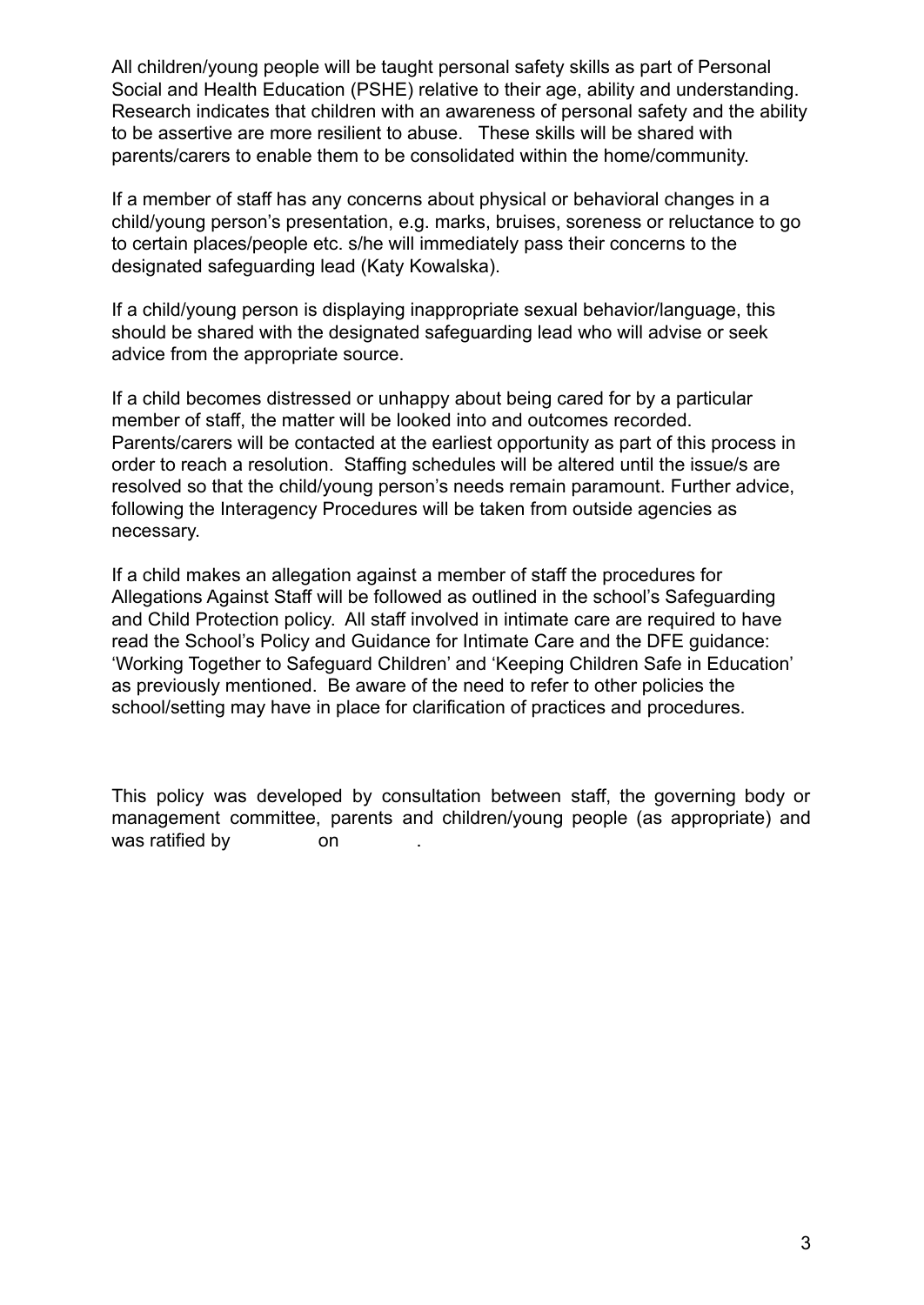## **Morley Memorial Primary School**

### **Intimate Care Plan**

| Note: It is expected that children will be toilet trained upon entering Reception, unless they have a<br>diagnosed medical condition which prevents this. For children for whom this applies an intimate<br>care plan drawn up in discussion with parents and carers, health professionals and where<br>appropriate the young person, sets out how that care will be managed. |                          |  |
|-------------------------------------------------------------------------------------------------------------------------------------------------------------------------------------------------------------------------------------------------------------------------------------------------------------------------------------------------------------------------------|--------------------------|--|
| Child's Name:                                                                                                                                                                                                                                                                                                                                                                 | Date:<br>Date to review: |  |
| Class:                                                                                                                                                                                                                                                                                                                                                                        | Year:                    |  |
| Plan written by<br>and agreed with parents/carers on<br>with/without views from the child. (If not, why not)                                                                                                                                                                                                                                                                  |                          |  |
| Main areas of need:                                                                                                                                                                                                                                                                                                                                                           |                          |  |
|                                                                                                                                                                                                                                                                                                                                                                               |                          |  |
| Protocol for cleaning and changing                                                                                                                                                                                                                                                                                                                                            |                          |  |
| Toileting plan:<br>(including toileting location, staffing required, materials, products and equipment to be used and<br>how these will be provided, measures taken to reduce the possible spread of infection, how<br>products will be disposed of, special arrangement for trips)                                                                                           |                          |  |
| Dressing/undressing plan:                                                                                                                                                                                                                                                                                                                                                     |                          |  |
| <b>Medical plan:</b>                                                                                                                                                                                                                                                                                                                                                          |                          |  |
| How will parents/cares be informed of any intimate care given:                                                                                                                                                                                                                                                                                                                |                          |  |
| Parents:<br>agree to ensure that the child is changed at the latest possible time before being brought to<br>the school                                                                                                                                                                                                                                                       |                          |  |